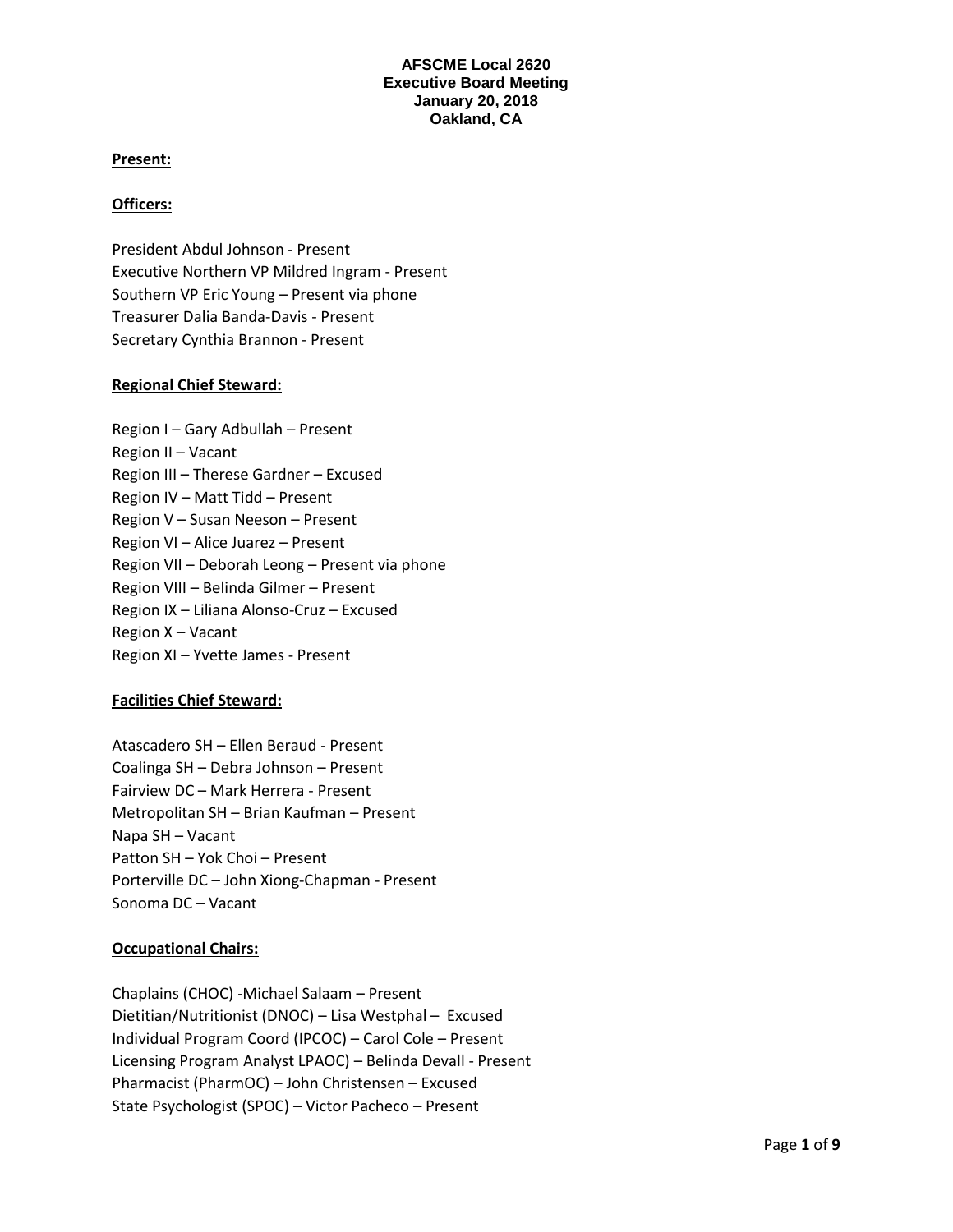Vocational Rehab (VROC) – Denise Dorsey – Present Rehab Therapist (RTOC) – Wanda Wullschleger – Present Social Worker (SWOC) – Blake Kerr – Excused

# **Staff:**

Senior Business Agent – Cliff Tilllman – Present Administrative Operations Supervisor – Shirl Martinez – Present Southern Business Agent – Al Austin – Present Northern Business Agent – Bryan Evans – Present Central Business Agent – Rafael Serrano - Excused

# **Guests:**

- I. Call to order/Roll Call/Quorum The meeting of Local 2620 was called to order by President Abdul Johnson at 10:00 am. Roll call of officers was taken by Recording Secretary Cynthia Brannon.
- II. Presentation by United Business Bank by Jason Roach
	- a. Benefits of the Master Card
		- i. Uses a third party that oversees the credit cards. Does not manage the portfolio. Card Services manages the portfolio.
		- ii. Recommends the world card that allows points to be used for functions for Local 2620 membership.
		- iii. Everywhere rewards can be logged in to determine how to use the points.
			- 1. Dollar for dollar match
			- 2. 14.49% annual interest
			- 3. 1% rewards for purchases.
			- 4. No annual fee of \$29 per card.
- III. Kami Cohn Miller Kaplan
	- a. Reviewed a draft of financial statement
	- b. Independent Audit Review
		- i. No items that needed to be brought to the Board's attention.
		- ii. Financial Position.
			- 1. Combined the General and Political funds together. Due to both entities belong to the Local.
			- 2. Reviewed financial packet from Miller Kaplan.
			- 3. EB requested to add a column for percentage changes.
		- iii. This EB is only responsible for the end of 2016 to present. The audit reviews prior administration expenses.
			- 1. 2017 has not been scheduled for an audit due to 2017 just ended.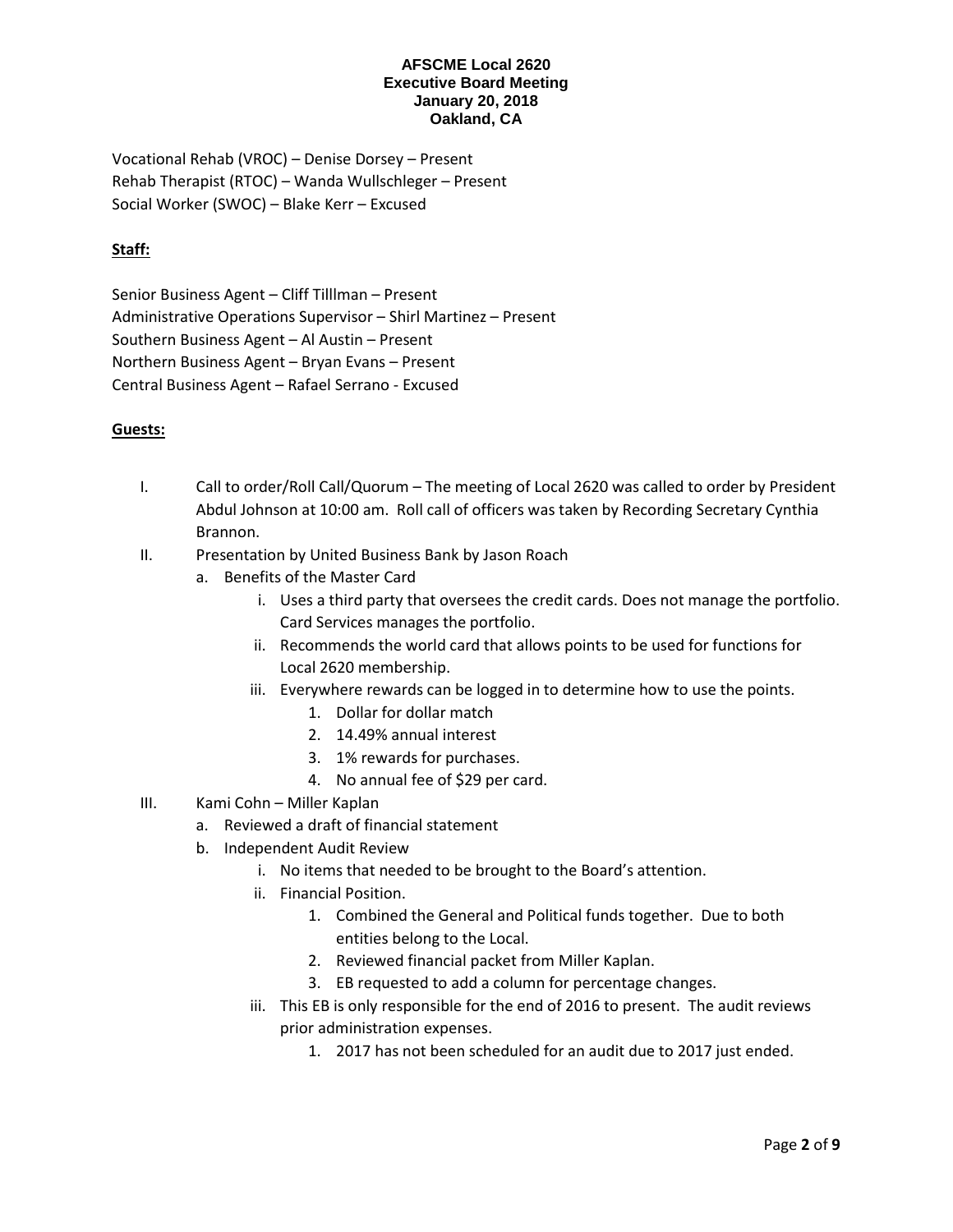- iv. Reviewed Draft Management Letter reviewing items to bring to the EB attention. The following are the two items Miller Kaplan is bringing the EB's attention.
	- 1. Internal control over Financial Reporting
	- 2. Credit cards receipts were not attached to the statement, and business purposes. 20 to 40% sample random credit card statements were reviewed. There was a significant number of credit card statements did not have justification. The significant number of missing documentation came from the prior administration.
- IV. Review of Agenda
	- a. M/S/C to approve EB January 2018 agenda. Motion by Mildred Ingram, second by Yok Choi. Voting results: **Motion #1.** 23 yes, 0 no, 0 abstain
- V. Approval of Minutes M/S/C to approve the December 2017 meeting minutes with corrections. Motion by Carol Cole, second by Belinda Devall. Voting results: **Motion #2.** 23 yes, 0 no, 0 abstain.
- VI. Reading of Correspondence none was provided because we are still receiving mail at the old address.
- VII. Officers Report
	- a. President Abdul Johnson Verbal report.
		- i. Provided a 2017 Year End Review packet
		- ii. Reviewed deficit for 2012 to current, 2017 was the lowest spending due to cuts made during this administration.
		- iii. Current deficit includes previous years' union leave
		- iv. M/S/C to approve the 2018 proposed Committee members effective immediately. Motion by Brian Kaufman, second by Wanda Wullschleger. **Motion #3**. Voting results: 15 yes, 8 no, 0 abstain.
	- b. Executive Northern VP Mildred Ingram verbal report
	- c. Southern VP Eric Young no report
	- **d.** Treasurer Dalia Banda-Davis See report on shared drive
		- **i. Agenda was not followed. Meeting continued with the reports from Occupational Chairs, Regional and Chief Stewards before addressing Treasurer's report.**
		- ii. Yvette James noted that Region XI did not receive any allocated funds for the 2018 budget.
		- iii. M/S/C To review and make recommendations to Local 2620 Constitution Article XII, section 7 and bring to the EB. Motion by John Xiong-Chapman, second by Mildred Ingram. **Motion # 4.** Voting results: 16 yes, 4 no, 3 abstain
		- iv. M/S/C for Constitution Committee to review Article XII, section 7 to evaluate the feasibility of one person executing the duties listed. Motion by Yvette James, second by John Xiong-Chapman. **Motion #5.** Voting results: 19 yes, 4 no, 0 abstain
		- v. M/S/C -– Finance committee consider bookkeeping services. Motion by Yok Choi Second by Matt Tidd - **Motion #6.** Voting results: 21 yes, 1 no, 1 abstain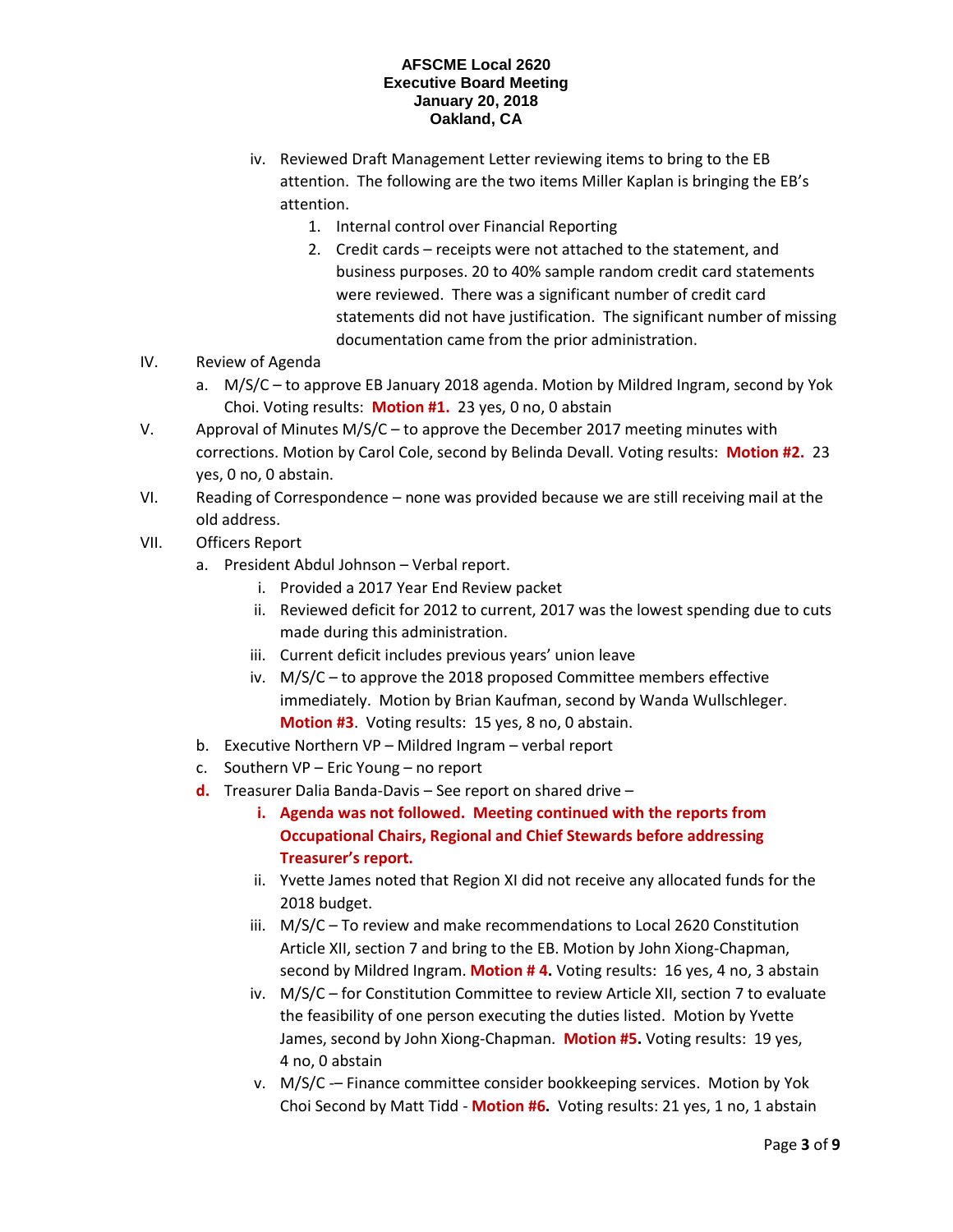- vi. Reviewed Council 57 audit draft report. Reviewed Financial committee response. The letter differentiates the different administrations. The deficit was lowered when the new administration made changes. Our budget, going forward, reflects a possible surplus. Prior administration union leave was not paid for several years. The current administration has taken steps to ensure deficit spending will not be practiced. Local 2620 has already taken steps to assume the 30% reduction in dues with Janus decision.
- vii. M/S/C to reimburse Miriam Wedemeyer \$326.18 for flight cost to attend the 7/6/2017 TFFO Rehab & Occupational Therapists meeting in Oakland. Motion by Dalia Banda-Davis, second by Belinda Devall. **Motion #7.** Voting results: 22 yes, 1 no, 0 abstain
- viii. M/S/C for President Johnson to respond to the International with minimal changes to the responding letter reviewed during EB January meeting. Motion by Yok Choi, second by Cynthia Brannon. **Motion #8.** Voting results: 20 yes, 2 no, 0 abstain
- ix. M/S/C Credit Card Policy to be effective immediately. The following is the Credit Card policy submitted by the Financial Committee.

AFSCME International does not recommend the use of union-owned credit cards. Adequate procedures for prompt reimbursement of authorized expenditures generally eliminate the need for the use of a union credit card, which can expose the union to potentially excessive liabilities.

The following credit card policy shall apply to all usages of credit cards owned by the union.

# 1. AUTHORIZED USERS:

The following are authorized users of union-owned credit cards: the President and the Treasurer.

# 2. AUTHORIZED USES:

The use of union-owned credit cards by the authorized holders shall be limited to the following:

A. lodging and transportation costs incurred while traveling on union business;

B. payment for the purchase of office supplies or equipment or other item that has been specifically pre-authorized by the President and/or the Treasurer.

C. payment of meal expenses as are necessary for conducting union business.

All authorizations of the use of the union-owned credit cards for the above expenses need to be clearly tracked in a credit card tracking log with the date of the request, the name of the person requesting the expense, the union purpose for which the expense is incurred, the name of the vendor, the date the expense was incurred together with the amount.

# 3. PROHIBITED USES:

The following uses of the credit cards are prohibited:

- A. ATM or other cash withdrawals;
- B. cash back at point of purchase;
- C. any cash withdrawal whatsoever;
- D. any personal item or purpose; and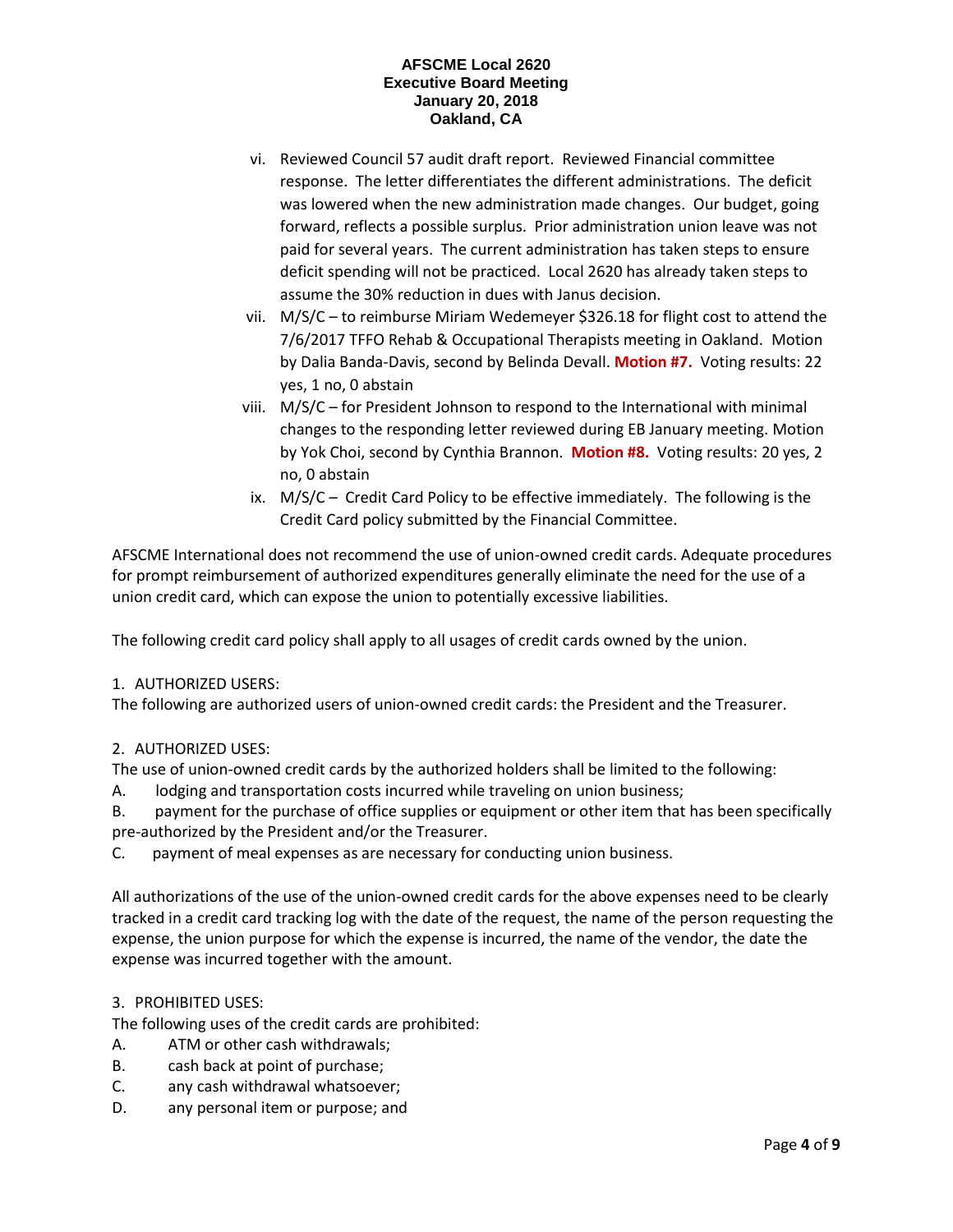# E. payment for the purchase of alcohol.

# 4. DOCUMENTATION REQUIREMENTS

A. Any person responsible for making a charge on a union-owned credit card must provide an accounting of that charge on an expense report intended for that purpose. All supporting receipts including both the credit card slip and the itemized invoice must be attached to the expense report. Expense reports must be approved by the President and the Treasurer provided that if the charge is incurred by the President or the Treasurer, another Executive Officer shall approve the charge.

B. Before the end of every billing cycle for the credit cards, the holders of the credit cards shall submit an expense voucher for each and every item of credit card expense incurred on the credit card, setting out the names and capacity of each member or guest incurring the food and beverage expenses and the specific union business conducted (it is not sufficient to simply record "union business") for which the expense was incurred together with the itemized receipts for each expense.

C. If such documentation is not received by within 14 days of the end of the billing cycle, the union will issue a bill to the credit card holder for all such items of expenses for which such documentation has not been submitted and the credit card holder shall be personally liable for those items of expenses on the credit card statement/or.

D. Provided that if the credit card holder fails to reimburse the union for any undocumented expense in a credit card statement for a union-owned credit card, the use of such credit card may be suspended by the President and/or the Treasurer.

# 5. AUDIT/REVIEW OF CREDIT CARD EXPENSES

The union's Finance Committee shall periodically, but no less than once a quarter, review credit card use to ensure compliance with the credit card policy and to regularly monitor its use.

Motion by Ellen Beraud, second by Brian Kaufman. **Motion #9.** Voting results: 9 yes, 7 no, 6 abstain

- x. The President, Treasurer, Secretary and receptionist are bonded. A bookkeeper is bonded to cover the office. The intention is not to have any individual's name on the card, instead, the entity of the Local will be on the cards.
- xi. If the card holder uses the card for lodging, the lodging per diem rate should meet the base line amount. The card holder who uses the card and the lodging is higher, then the card holder will pay the difference. Per president, our existing policy is two cards, council 57 has two cards. One card may not limit our exposure. The surety bond covers the five individuals from spending outrageously. During the discussion, it was pointed out that some of this administration has not been turning their expense reports in a timely manner. Now if the expense reports are not turned in a timely manner, then that card will be suspended.
- xii. Alcohol is not to be paid by the credit card.
- xiii. A concern is that Council 57 staff (specifically the Business Agents) are not supposed to be using their credit cards for local meetings, yet they do. The charges are sent to Local 2620 to pay. Local 2620 cannot be dependent upon the BAs to pay for the meals.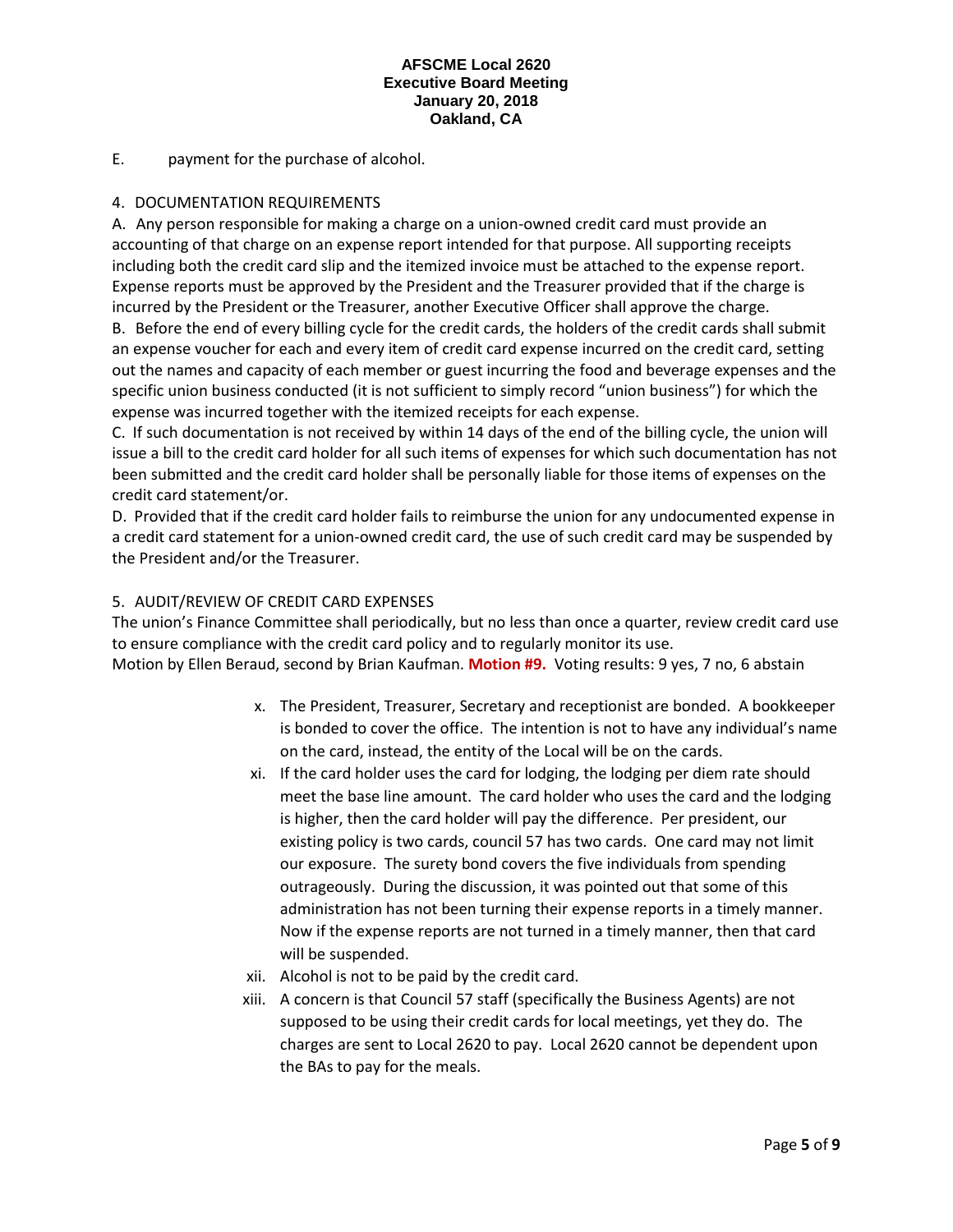- xiv. Per president, as he is in the field, mistakes happen. Members travel to the hotel, and their room is not paid or reserved. The President stated that now the expenditure to our new credit card, we will develop points to pay for functions for our members. Per the President, he is available 24/7. If this occurs, the members can call him for assistance.
- xv. Creating a policy for the 10% of the problem. 90% of our members know to call Shirl when there is a problem with lodging/meals. We have a historical contact with office and member. One card shall be with the office. The policy should state the office and not an individual.
- xvi. Exercising good judgement when spending our members dues.
	- 1. Discussion took place regarding the proposed budget for our representatives. If the EB members go over their allocated budget, then they may not be given more budget monies in May.
- xvii. EB members' MA will inform Treasurer where the monies are to be deducted from EB budget.
- xviii. Finance minutes will be available.
- xix. Concern is that the officers who is approving the MAs is not contacting the EB member whose budget is being affected.
- xx. M/S/C I move that the approver contact the perspective fiscally responsible member of the finances prior to approval regarding the meeting that would be coming out of their budget. Motion by Belinda Devall, second by Brian Kaufman. **Motion #10.** Voting results: 23 yes, 0, 0 abstain
- VIII. Staff Reports
	- a. Senior Business Agent Cliff Tillman Verbal and attached report.
		- i. Will provide an email to the EB members that dictates the relationship overview between Council 57 and AFSCME 2620.
		- ii. Video tape the one-day steward training and be accessible on our AFSCME 2620 website.
		- iii. Council is not filling Chad Johnson's position. Bryan Evans has been assigned to another local to assist with another local's negotiating. However, Local 2620 does not have a contract to have number of BAs to support us.
			- 1. M/S/C -– that this Board oppose Council 57 assigning our BA, Bryan Evans, additional assignments outside of Local 2620. Motion by Yvette James, second by Belinda Gilmer. **Motion #11.** Voting results:21 yes, 1 no, 0 abstain.
			- 2. M/S/C motion to call to question regarding motion #11. Motion by John Xiong-Chapman and second by Brain Kaufman. **Motion #12**  Voting results: 21 yes, 0 no, 0 abstain
			- 3. There is nothing about having an exact number of BAs to be assigned to Local 2620.
			- 4. President Johnson will send a letter and talk to Council 57 regarding Bryan Evans helping another Local when Local 2620 brings in more dues and has more instances with members needing assistance from the BAs.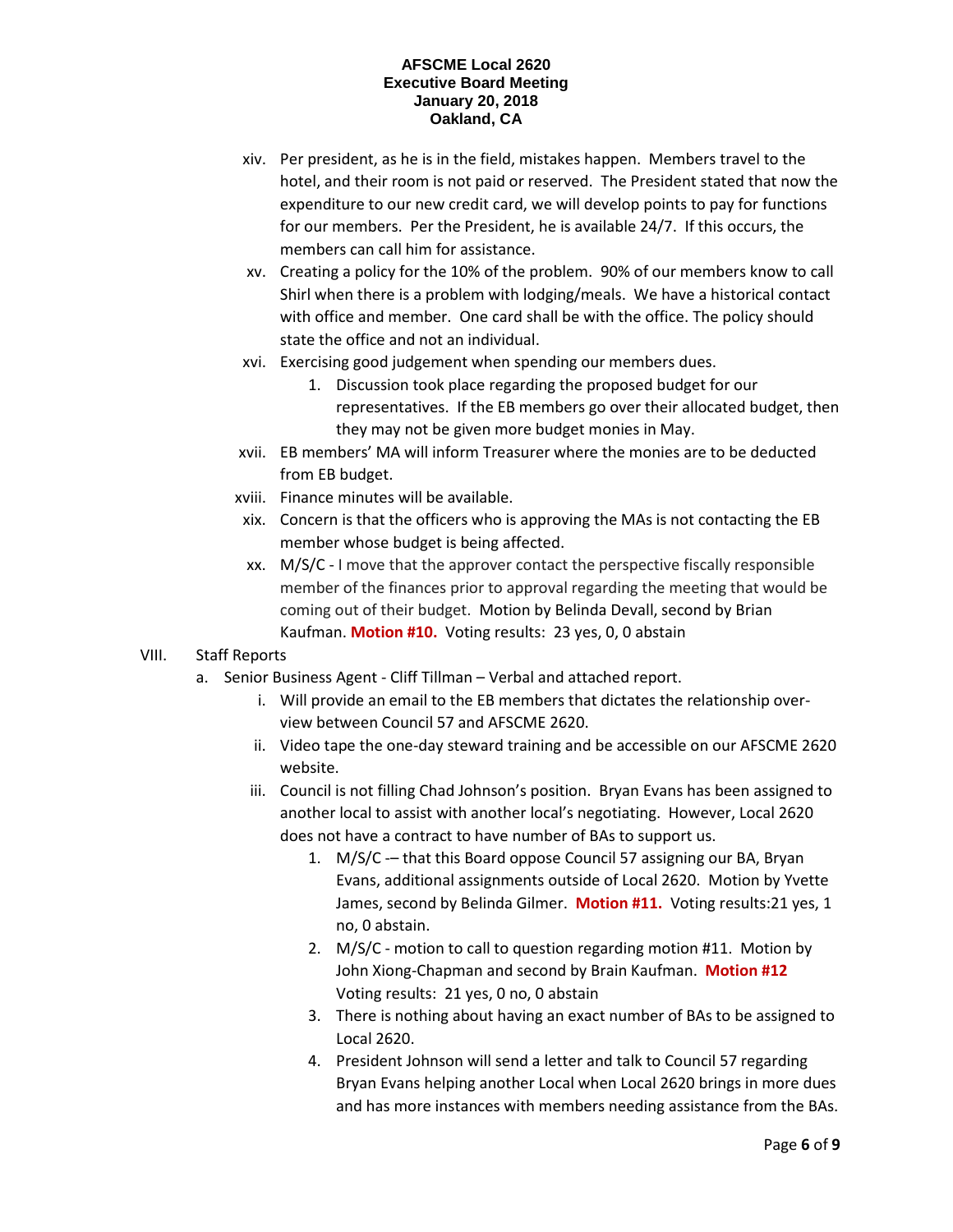- b. Administrative Operations Supervisor Shirl Martinez No report given
- c. Southern Business Agent Al Austin verbal report provided
- d. Northern Business Agent Bryan Evans Verbal report within 10 days of scheduling an orientation, the state must notify us and when they hire a new person. Infrastructure organizing how to be at each office and be in front of the member when they are hired. This is beyond the BAs reach. AB119.

# V. Board Reports

# a. **Occupational Chairs:**

- i. Chaplains (CHOC) -Michael Salaam See report on shared drive
- ii. Dietitian/Nutritionist (DNOC) Lisa Westphal Excused
- iii. Individual Program Coord (IPCOC) Carol Cole See report on shared drive
- iv. Licensing Program Analyst LPAOC) Belinda Devall See report on shared drive
- v. Pharmacist (PharmOC) John Christensen See report on shared drive
- vi. State Psychologist (SPOC) Victor Pacheco See report on shared drive
- vii. Vocational Rehab (VROC) Denise Dorsey See report on shared drive
- viii. Rehab Therapist (RTOC) Wanda Wullschleger See report on shared drive

# b. **Regional Chief Steward:**

- i. Region I Gary Adbullah No report
- ii. Region II Vacant
- iii. Region III Therese Gardner Excused
- iv. Region IV Matt Tidd See report on shared drive
- v. Region V Susan Neeson no report provided
- vi. Region VI Alice Juarez See report on shared drive
	- 1. M/S/C to schedule next year's January 2019 Executive Board meeting to be held on any other Saturday than the third weekend; due to the conflict with the Women's Day March, because I am sure the majority of our Executive Board in attendance of today's meeting would love to be participating in the Women's March. Motion by Alice Juarez, second by Matt Tidd. **Motion #13** Voting results: 23 yes, 0 no, 0 abstain
- vii. Region VII Deborah Leong See report on shared drive
- viii. Region VIII Belinda Gilmer See report on shared drive
- ix. Region IX Liliana Alonso-Cruz Excused
- x. Region X Vacant
- xi. Region XI Yvette James See report on shared drive

# c. **Facility Chief Stewards**

- i. Atascadero SH Ellen Beraud See report on shared drive
- ii. Coalinga SH Debra Johnson Verbal report received
	- 1. Signed 12 more members, need 12 more to be 100%
	- 2. More are interested in becoming stewards.

# **Lunch at 12:15 pm resumed at 12:45**

- iii. Fairview DC Mark Herrera See report on shared drive
	- 1. Will be working moving into another facility as 2/5/18.
	- 2. President attempted to call Debra Leong. No answer.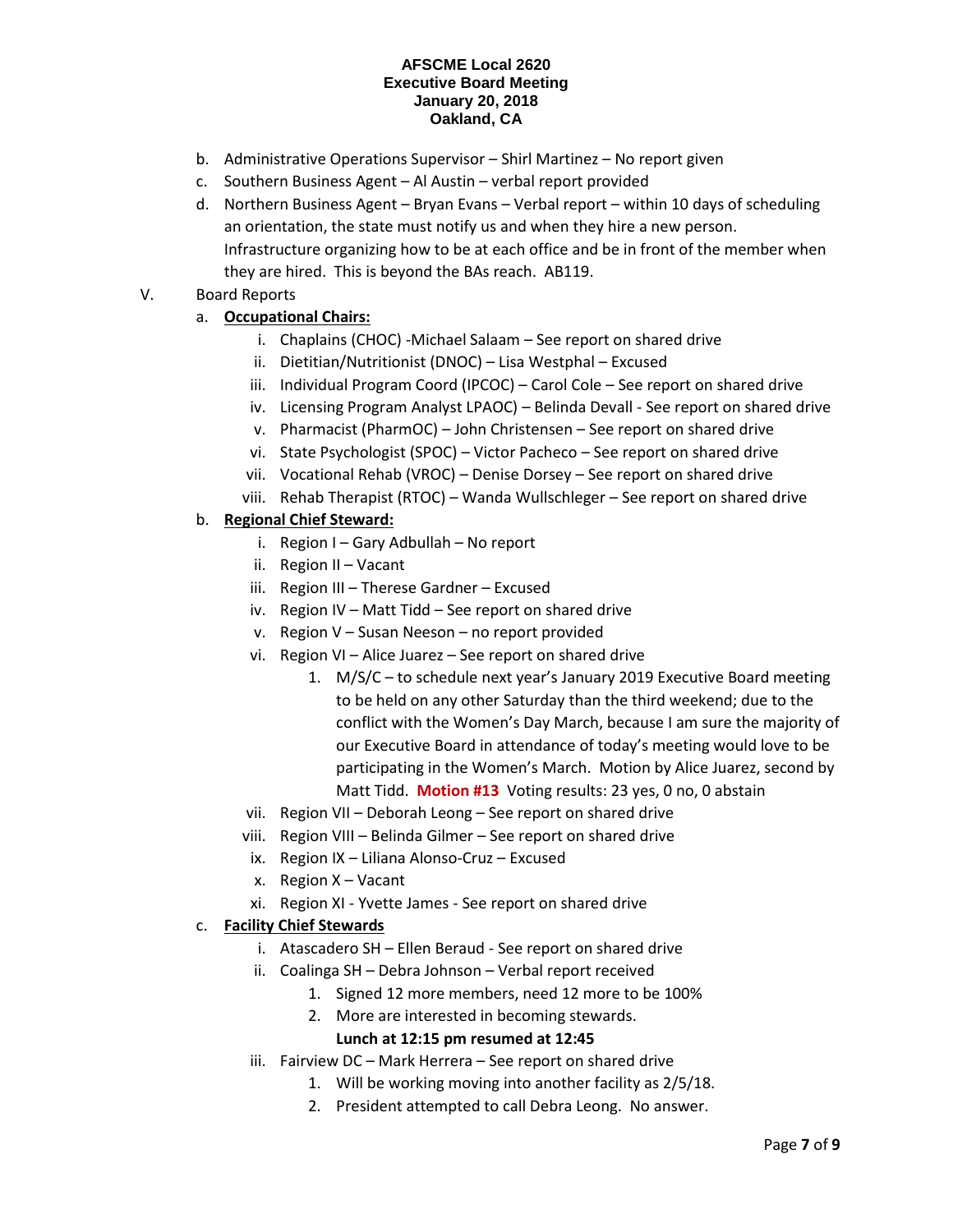- iv. Metropolitan SH Brian Kaufman See report on shared drive
	- 1. Metropolitan is starting the hiring process for more employees.
	- 2. M/S/C to adjourn in honor of the  $50<sup>th</sup>$  anniversary of the Memphis Sanitation Workers Strike. Motion by Brian Kaufman, second Cynthia Brannon. **Motion #14.** Voting results: 22 yes, 0 no, 0 abstain
- v. Napa SH Vacant
- vi. Patton SH Yok Choi See report on shared drive
	- 1. M/S/C– that the Government Affairs Committee (GAC) consider taking up the issue of staffing ratios at State Hospitals as a matter of lobbying at 2018 Lobby Days. **Motion #15.** Voting results: 22 yes, 0 no, 1 abstain
		- a. Per President Johnson, this must be presented to GAC.
		- b. Belinda Devall stated that she will bring this up to GAC.
- vii. Porterville DC John Xiong-Chapman verbal
	- 1. He wrote a grievance. His grievance was approved.
	- 2. Issue at Porterville. Upward mobility for IPCs went through the process. Porterville is not hiring from within. Porterville is hiring from the outside. In regards to their hiring practices; John Xiong-Chapman motioned the following.
	- 3. M/S/C to this Board consider writing a letter to the State and Porterville stating that IPCs, while being underpaid, to advance as Behaviorist specialists. Enter voting results. Motion by John Xiong-Chapman, second by Carol Cole. **Motion #16**. Voting results: 16 yes, 2 no, 4 abstain
- viii. Sonoma DC Vacant
- VI. Committee Reports
	- a. Finance Committee
	- b. Women's Committee
	- c. Search and Rescue Committee At the September EB meeting, charges to be filed was written up. The EB voted to have the President Abdul Johnson move forward with the charges. Per EB member, John Xiong-Chapman, we need to discuss this. This committee was disbanded, but due to new information, the Committee has permission by the President to reconvene the Committee.
	- d. Membership Committee see attached report on file. Blitz was successful. Final numbers will be received by next EB meeting. Destroy all your old cards. Have members sign the new cards on the website. We have always been under 75%, but after the blitz, we are now at 77%. We have passed the goal of 75%.
	- e. Policy Committee
	- f. Constitution Committee
	- g. Communications See attached report on file. Per Michael Seville, Local 2620 is the most involved. Communication and Local 2620 is the best Local Communications Committee throughout the Council.
		- i. Minutes will be updated on our website.